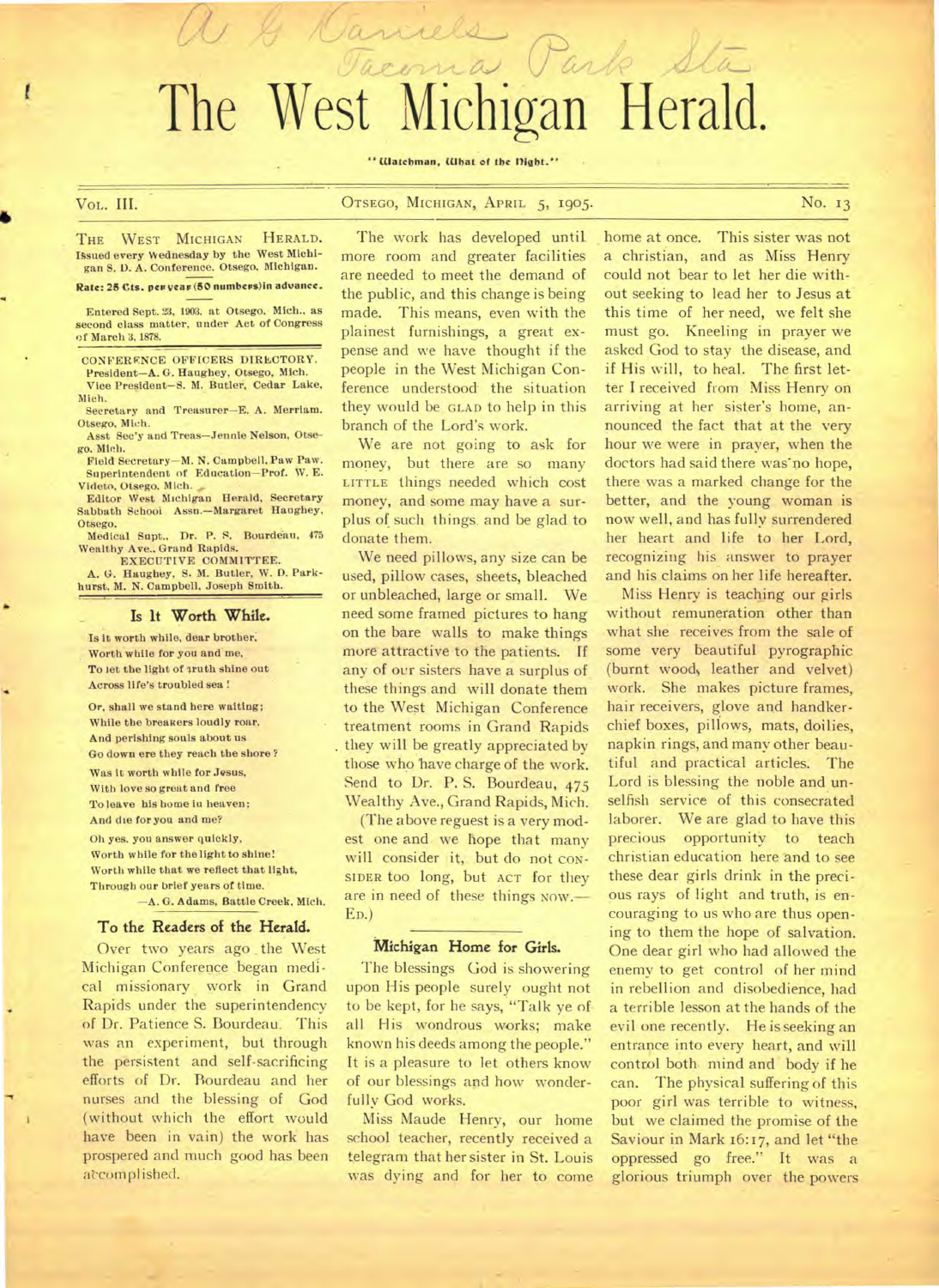of darkness, and brought rejoicing to the entire household.

Being entirely without flour or potatoes recently, after earnestly laying our needs before Him who "holdeth the wealth of the world in his hands," I felt impressed to drive to a town some miles from the Home, and on the way I stopped at the home of a dear brother of like faith, and to my great joy, he handed me \$2.00, which assured us flour at the neighboring mill. Then in addition to this, our brother gave five bushels of potatoes and one bushel of apples. Our prayers were answered, and the ride home to the waiting family was a happy one, and that evening at worship there was a real praise service. Our God has promised to "supply all our needs by his riches in Christ Jesus," and he will fulfill our needs, both temporal and spiritual, for "no good thing will he withhold from them that walk uprightly." We have had ten stoves to fill this winter, at the home and city cottage both, five wood and five coal stoves, and we have kept warm all winter. One city firm donated seven tons of coke, and others donated wood and money to buy ten acres of wood which has been cut and hauled by brethren, who donated their services. Brother Hiser, Walker and Hoyt of the Grand Rapids church, have rendered valuable service. So the Lord is blessing His work in our hands, and we rejoice to be counted co-laborers with Him.

Sister N. H. Richmond spent two weeks in Greenville a month ago, and solicited \$80.00 in money, and some supplies. She is soon to make a tour of the state, visiting churches and speaking of this branch of the work. We are deeply grateful for the kindness of Brother John Banks and son of Greenville, Michigan, who donated the plastering of our hospital wing. It is now ready to be furnished, and thirty applicants for admission have been refused because the rooms were not ready. Eighteen girls have been

sheltered and cared for, and twelve of these are rejoicing in peace and the hope of salvation. We can fill the home in short order, when once it is finished. We shall then have a public dedication to God, of the Home, and do daily consecrate ourselves to His service for humanity.

MRs. W. H. McKEE.

# **Educational.**

# Importance of the Sabbath-school Work.

Importance, according to Webster, means weight, consequence. Is the Sabbath-school important or of any consequence ? I would not say that the Sabbath-school is the all important thing, that it should take the precedence of every other branch of the work, but we all agree that it is an important work.

Shortly before Jesus' ascension he said to Peter, "Feed my sheep, feed my lambs." The Sabbathschool is composed of the sheep of his pasture, the lambs of the fold. They may be fed in the Sabbathschool by teaching them lessons from the Word of God.

We find that the Sabbath-school cannot be divorced from the home training and the church-school work. One is a supplement, the other an auxiliary. They remind us of a family of three children, each having different duties to perform, yet all working for the same purpose, namely, the support of the family. So there is an important work to be done in the Sabbathschool, church-school, and in the home. The chief aim and object of the important work to be done by each of these, is the conversation of the children. If the Sabbathschool fails to do this it fails to accomplish the object for which it exists.

The Sabbath-school should commence on time. At the first tap of the bell every officer, teacher, and scholar should be in their places ready for duty. The school should close on time. It should be made

'intensely interesting from start to finish. While order and good management are essential they cannot take the place of the life-giving power which is found by a living connection with God.

We know it is easier to TELL how things should be done than it is to do them. It is easier to write out a theory than to put it into practice. But if christianity is anything at all, it is intensely practical. The Word of God sown in hearts is just as sure of results as is farming. If you plant a field to corn and care for it as you should you will harvest corn. While it is the power of God that causes the corn to grow we are to cultivate it in order to get good results. There are laws that govern the growth and development of vegetation. There are laws that govern the spiritual as well as the physical world. Our duty is to sow the seed. We shall not pass this way but once, when a day, or week, or month, or year, or a life-time has passed it can never be recalled. Eternity will reveal the results.

In view of this fact every officer and teacher, in fact, every one in the school, from the superintendent to the janitor, should be consecrated to God and to his service. The success of the school is not dependent upon the superintendent, but it takes the co-operation of the officers, teachers and scholars. By so doing the Sabbath-school will result in the salvation of souls.

#### GEO. M. WOODRUFF.

(Paper read at a convention held at Bauer, Mich., Feb. 25, 1905. Ed.)

# **missionary.**

# Progress In India.

We are soon to have baptism. One of the candidates is a lady eighty-six years of age, who has accepted the Sabbath truth through reading. Another is a lady advanced in years, who' was a missionary for some years in the church of England. As she was not able to continue her work, on

1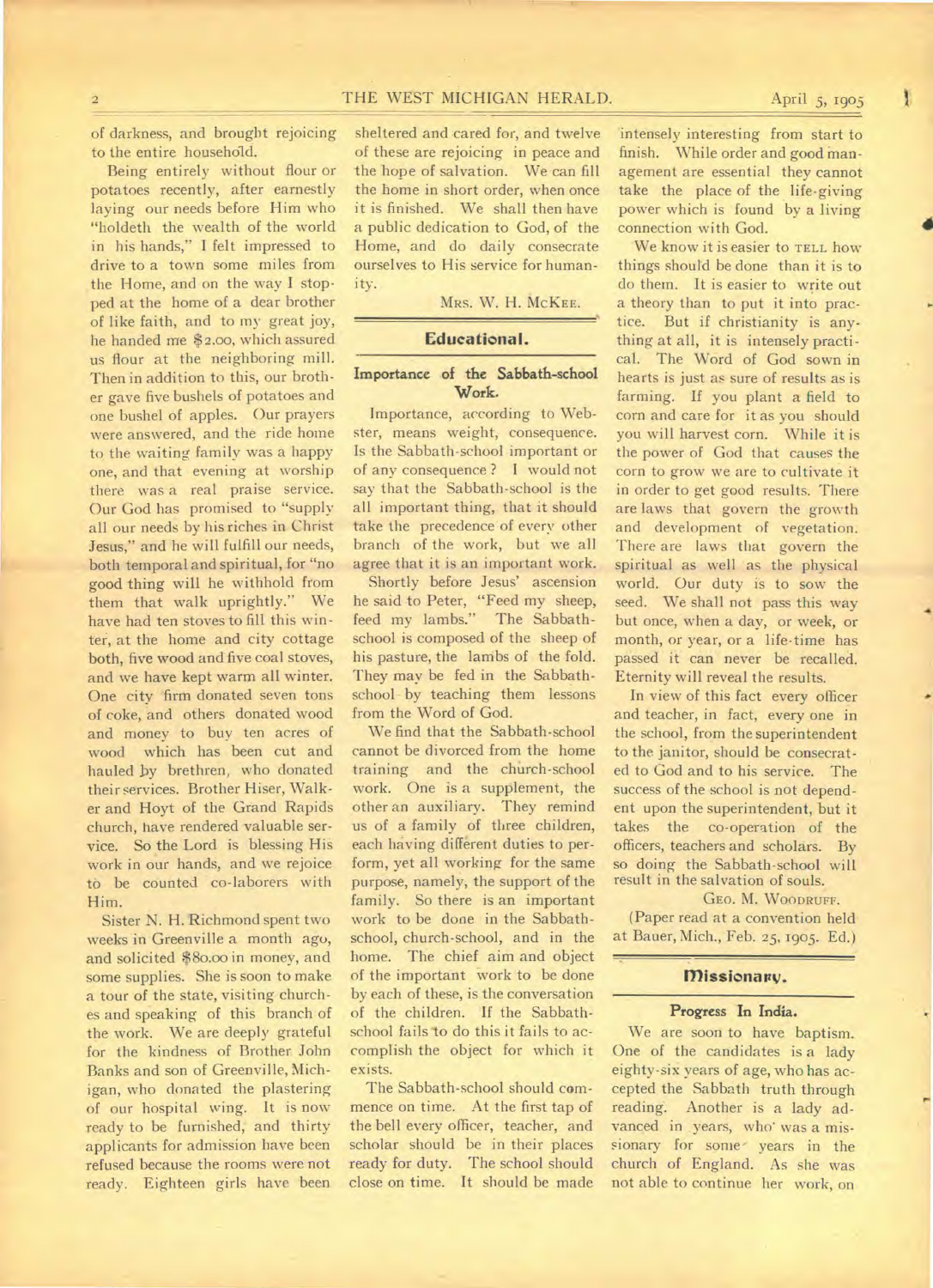# April 5, 1905. THE WEST MICHIGAN HERALD. 3

account of ill health, they granted her a life pension, which is her only means of support. When it was noticed that she did not attend their services any more, the archdeacon of her church visited her, and told her if she did not return to their church, they would be obliged to discontinue her pension. She told him that she must be true to God and to the light that had come to her. She has been keeping the Sabbath now for some months, and is coming to Calcutta for baptism.

I was much touched by a letter which Mr. Shaw received from a sister in New Zeeland, containing three pounds for the education of a worker for the native people. She has children of her own, which she is desirous of educating in the Cooranbong school, yet she is willing to sacrifice first for India's needs.

## MRS. J. L. SHAW.

Before leaving Raratonga, Brother G. F. Jones sent fifty copies of "Christ our Saviour" by a tradingvessel to Manikiki and other islands, and every one was sold. There are a few people on these islands who say they will not submit to the new law of the Cook Island government to give up the Sabbath for Sunday-keeping, in spite of the earnest entreaties of the missionary societies. They say, "If they change the Sabbath, they forsake the Bible." Thus the isles ate waiting for His law.

What can I do for missions ?-Pray that every member of the body of Christ may have the mind of Christ regarding His work in the regions beyond, and abounding in the grace of giving, may yield prompt obedience to the command of the Lord.

"Eight churches and companies to care for, five church building enterprises, besides our evangelistic work, are some of the burdens that now rest on us alone, "writes one of our workers in the West indies.

"English, French, Dutch, Spanish, Danish, East Indian, and aboriginal natives are included in the population of this field." Means invested there bear quick and abundant fruit. Mentioning their great need, this brother adds:

"We remember that we are only a little corner of the field. We think with deepest interest and longing of Europe, Asia, Africa and South America. We would not divert one cent of means from any of these needy fields; rather would we stimulate our brethren to give more. But after you have given liberally to the work in general, and to special enterprises, are there not some who could scatter a few crumbs this way ?"

The devotion of our workers in their field is surely an inspiration to every Seventh day Adventist to answer their appeals, until we feel what it means to lay all at His feet in service.

"If every soldier of Christ had done his duty, if every watchman on the walls of Zion had given the trumpet a certain sound, the world might, ere this, have heard the message of warning. But the work is years behind.—MRs. E. G. WHITE.

#### The Institute.

The canvassers' institute held in Allegan came to a close last evening. Having had the privilege of attending and conducting a number of such gatherings in the past, the writer is in a position to know whereof he affirms when he states that from every standpoint, except possibly that of numbers, this institute has been the best of all. There were nine persons who attended with a view to gaining a preparation for canvassing. They all bent to their work with a spirit of earnestness that was inspiring. The Lord was with us in a marked manner and in the farewell meeting last night each one testified to the benefit they had received from attending this gathering. During the last few days of the institute we were favored with the labors of Bro. J. B. Blosser, Dr. P. S. Bourdeau, Eld. A. G. Haughey and Eld. W. D. Parkhurst. Within the next four weeks all who were at the institute will have their affairs arranged so as to be in the field. About twelve others who could not attend will also canvass this year so the prospects for this department of the work in the conference is flattering. May the Lord bless the faithful canvasser.

M. N. CAMPBELL, Field Secretary. April 3, 1905.

#### Battle Creek.

Elder Tenney occupied the Tabernacle desk at the morning services on Sabbath last, and preached a most practical sermon on what the Christian's behavior ought to be in view of the soon coming of the Saviour. He touched particularly on Sabbath keeping, admonishing us to set our hearts and minds on the things of God, especially in His house, and not be considering the new bonnet of that sister or the spring suit of this one, and how we must at once order such a suit for ourselves; such things should be left for another. time and place, while we devote our minds to the worship of God.

Last week being vacation in the schools here, the children spent a number of days selling periodicals for the Tract Society. This helped the Society and put considerable spending money into their pockets, also.

The regular quarterly meeting was held in the Battle Creek church, Sabbath April 2, and the ordinances were celebrated in the afternoon.

The young son of Brother Griffin, who has been ill for some days past, died on Thursday evening. The funeral was conducted by Eld. I. D. Van Horn.